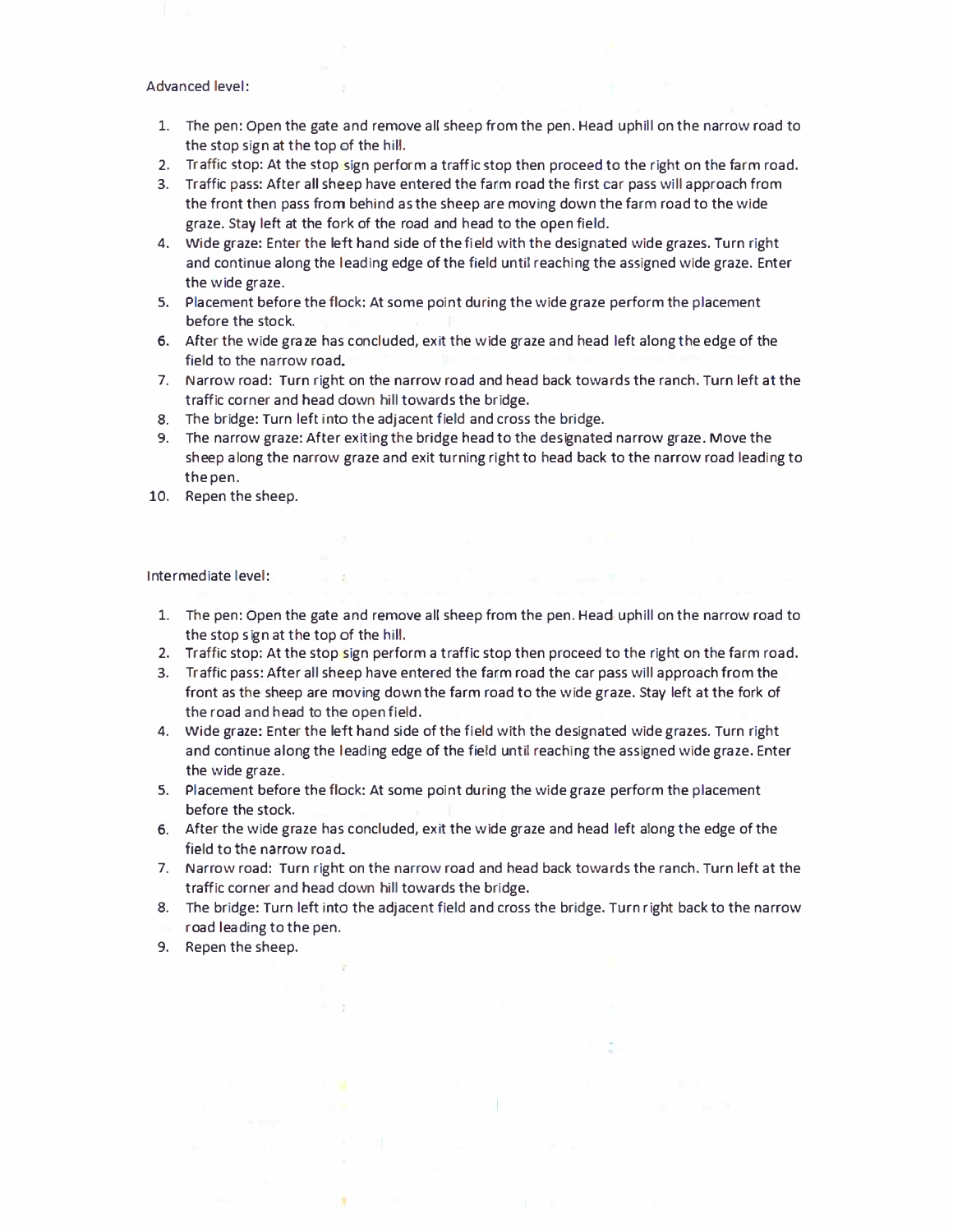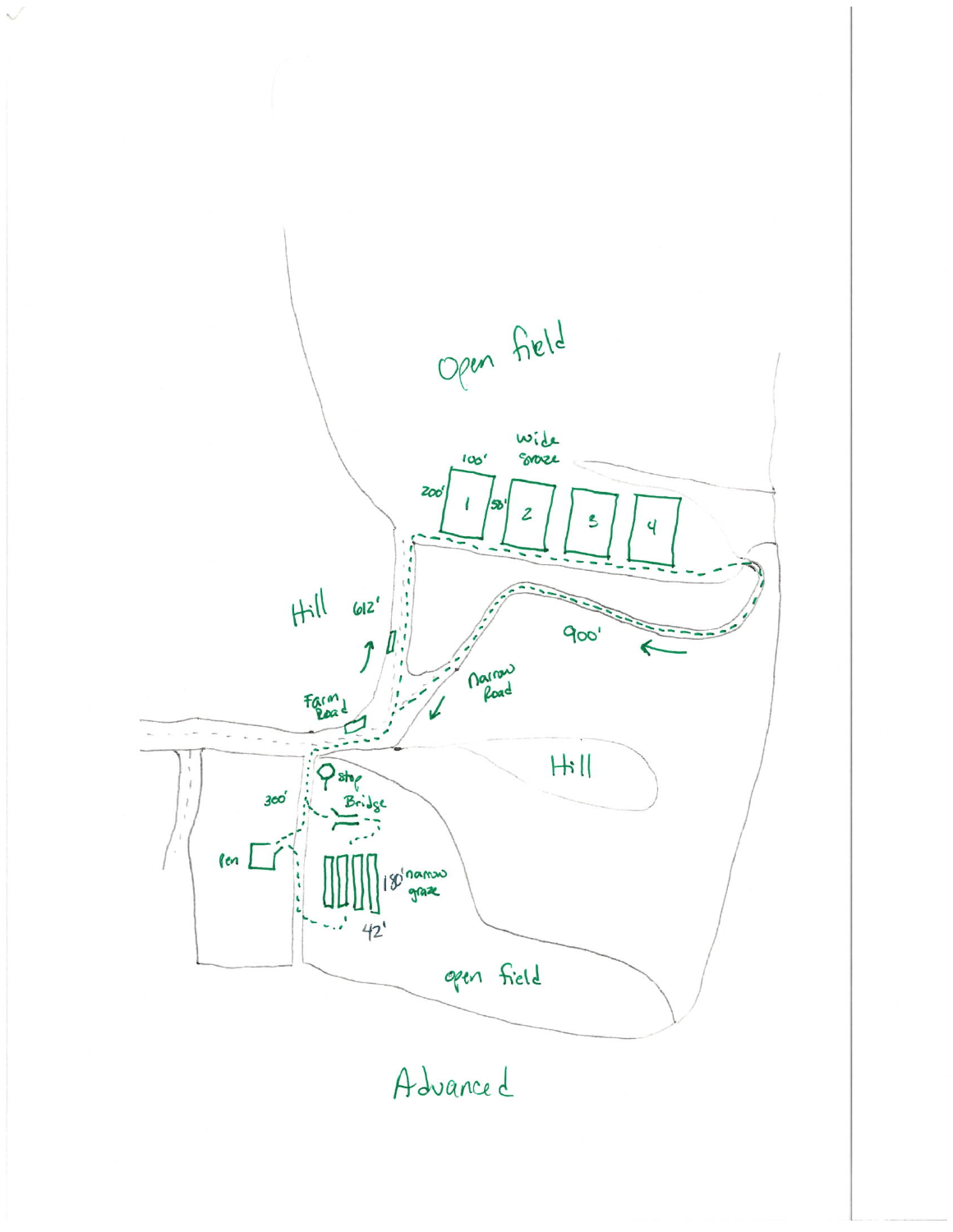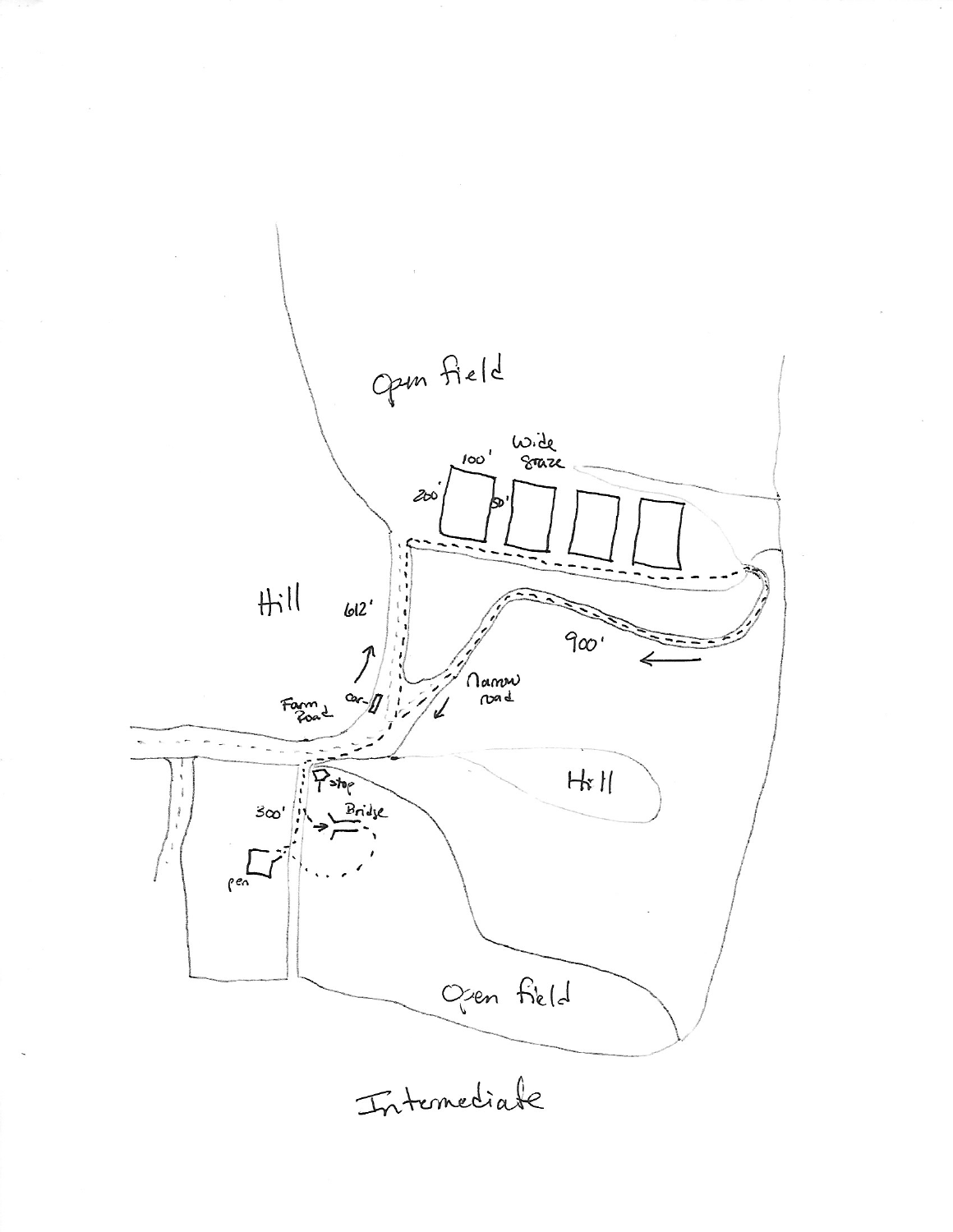## Started level:

- 1. The pen: Open the gate and remove all sheep from the pen. Head uphill on the narrow road to the stop sign at the top of the hill.
- 2. Traffic stop: At the stop sign perform a traffic stop then proceed to the right on the farm road.
- 3. Traffic pass: Continue on the farm road heading to the open field. A vehicle will be parked on the road. Stay to the right of the vehicle on the way to the wide graze. Stay left at the fork of the road and head to the open field.
- 4. Wide graze: Enter the left hand side of the field with the designated wide grazes. Turn right and continue along the leading edge of the field until reaching the assigned wide graze. Enter the wide graze.
- 5. After the wide graze has concluded exit the field in the same direction as you entered heading back to the road leading back to the ranch. Turn left at the traffic stop and head down the hill to the bridge.
- 6. Bridge: Proceed across the bridge and turn right heading back to the pen.
- 7. Repen the sheep.